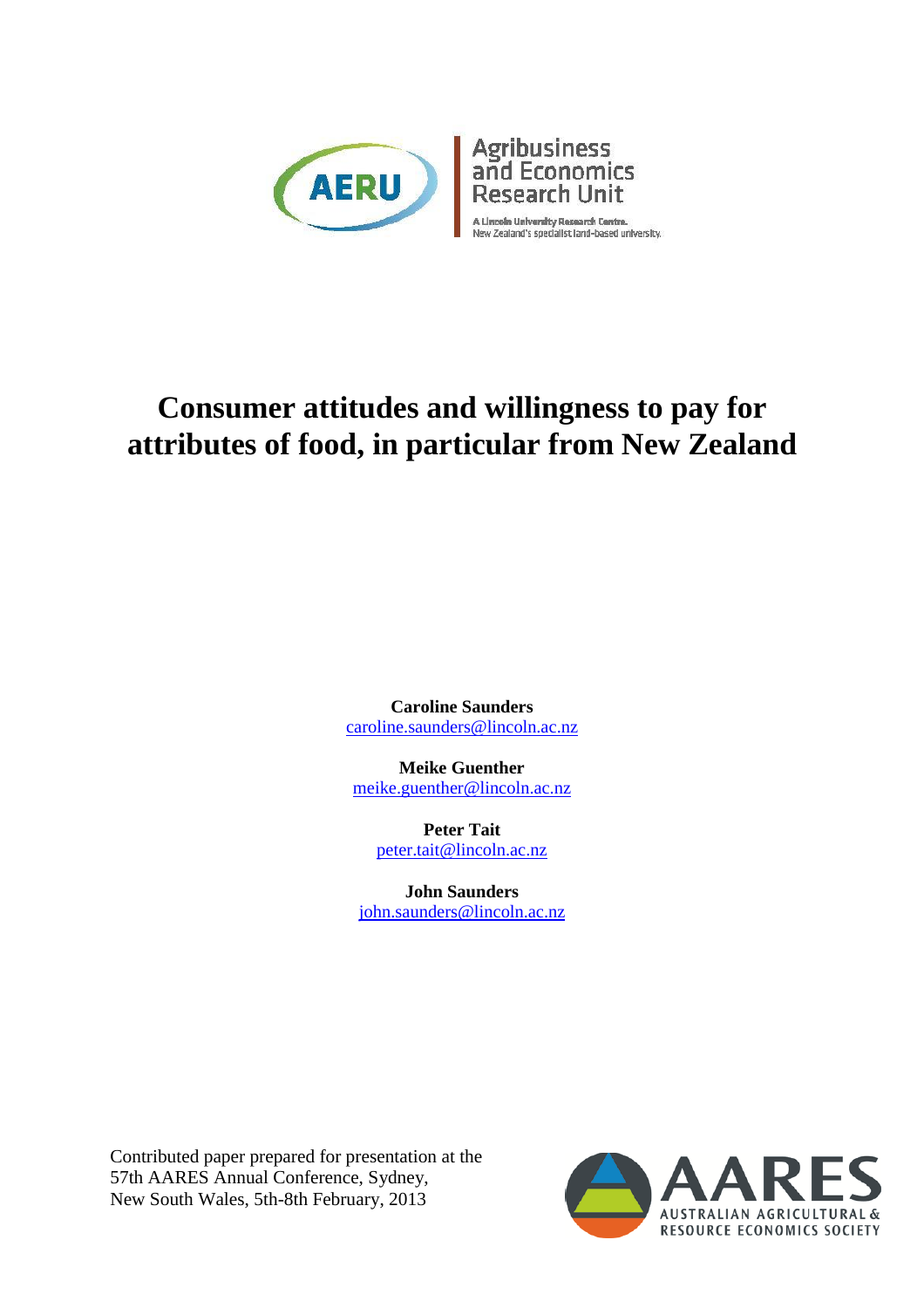*©* Copyright 2013 by Saunders, C., Guenther, M., Tait, P. & Saunders, J.

*All rights reserved. Readers may make verbatim copies of this document for noncommercial purposes by any means, provided that this copyright notice appears on all such copies.*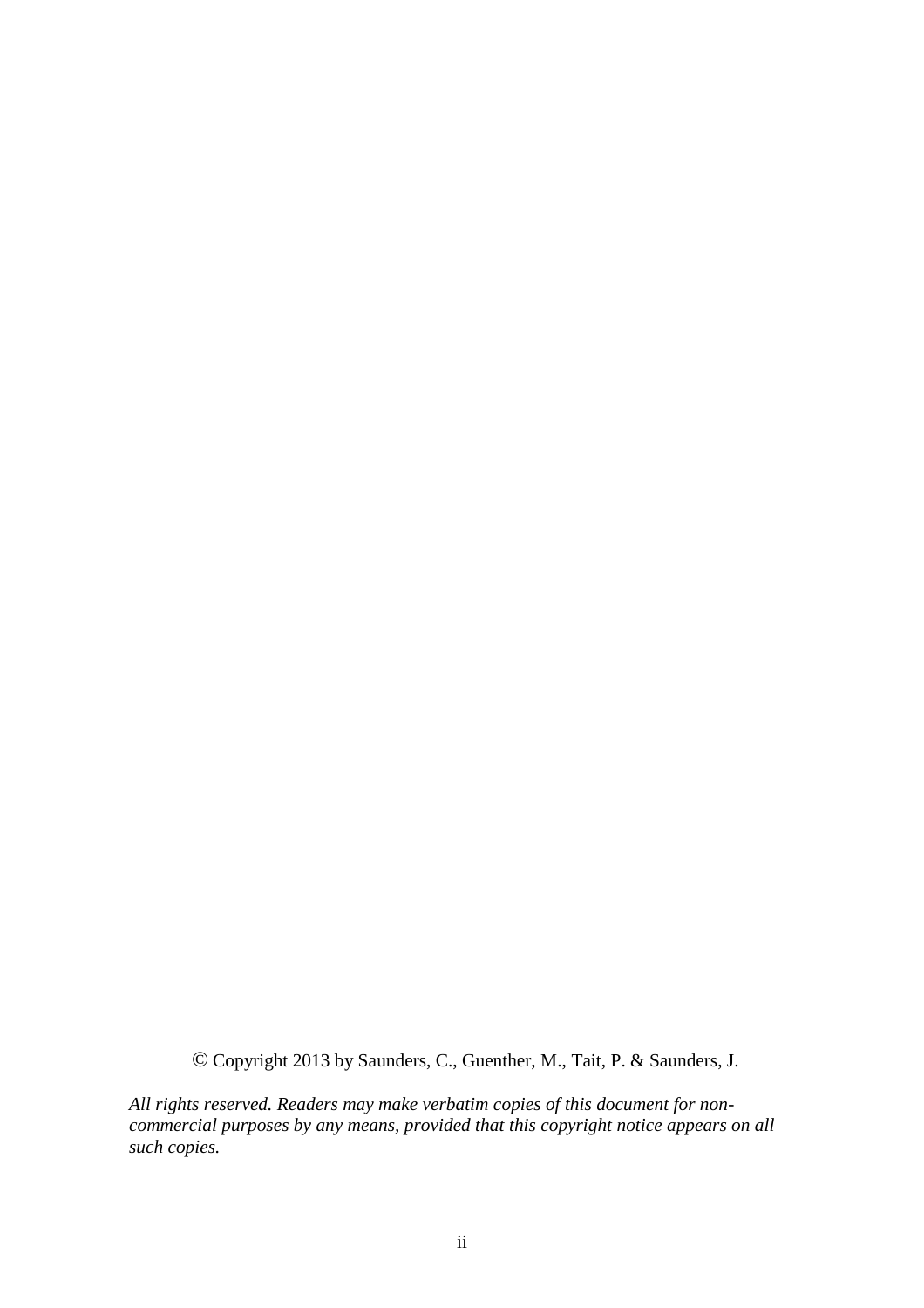# **Consumer attitudes and willingness to pay for attributes of food, in particular from New Zealand**

Caroline Saunders [caroline.saunders@lincoln.ac.nz](mailto:caroline.saunders@lincoln.ac.nz)

Meike Guenther [meike.guenther@lincoln.ac.nz](mailto:meike.guenther@lincoln.ac.nz)

> Peter Tait [peter.tait@lincoln.ac.nz](mailto:peter.tait@lincoln.ac.nz)

John Saunders [john.saunders@lincoln.ac.nz](mailto:john.saunders@lincoln.ac.nz)

#### **Abstract**

For New Zealand, assessing consumer attitudes in global food markets, is important to maximizing the value of exports. This study aims to assess consumer attitudes and preferences towards a number of food attributes and origins. These attributes include factors such as quality and safety but also animal welfare, environmental quality and recyclability and the willingness to pay (WTP) for these. The overall impact of the WTP for these attributes was calculated using the Lincoln Trade and Environment model (LTEM). The study focuses on the United Kingdom (UK), China and India. *Method:* Surveys of consumers stratified by social class or income. The LTEM was used to calculate the impact on NZ from the various WTP's. *Results*: This study found that consumers valued the attributes positively. In many cases India and China valued attributes more than in the UK especially for environmental quality, animal welfare and recyclable attributes. The LTEM showed the impact on NZ producer returns was significant.

#### **Keywords**:

Willingness to pay, Choice experiment, Food labelling, Sustainability, Cross-country comparison.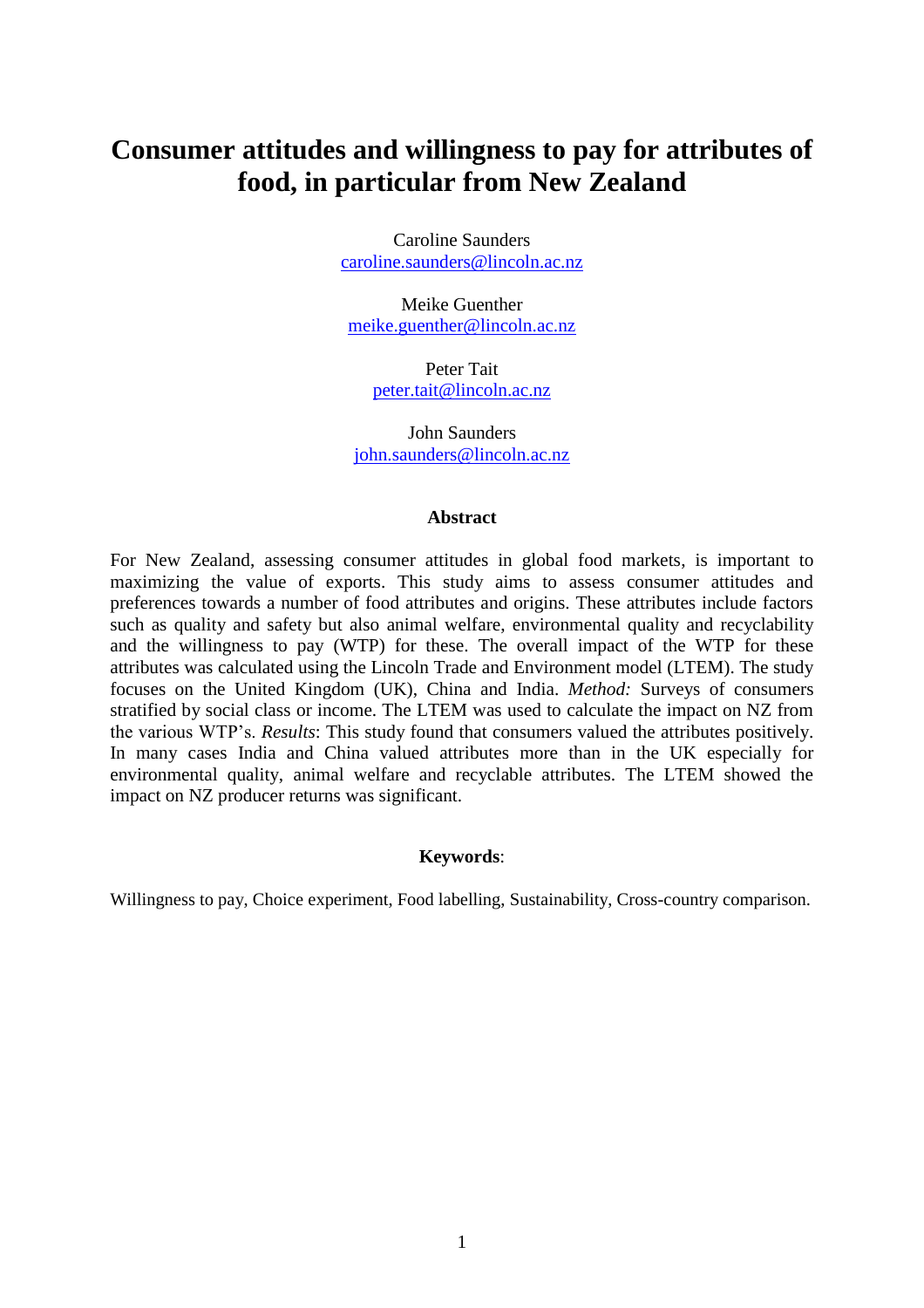#### **Introduction**

Attributes of food are important to many consumers. The value that consumers place on different food attributes, the product's environmental and social performance and its country of origin is likely to vary across different countries and commodities. These values, attitudes and preferences towards different food attributes have been investigated in several studies worldwide (Saunders et al, 2010; NZTE, 2008). However, the literature has tended to be concentrated on consumer preferences in developed country markets such as the United Kingdom (UK), and only a few studies have been published on how consumers in emerging markets such as India and China evaluate different attributes of food products.

New Zealand is a developed country which is heavily dependent on agricultural exports. Historically, New Zealand's main export market has been the UK but in recent years, China and India have gained in importance for New Zealand. It is therefore important that New Zealand understands the attributes of food that these markets value and how they differ from other markets. This will allow New Zealand farmers and growers to determine and interpret market signals and align them with on and off farm practices.

Therefore, this paper assesses consumer preferences for different food attributes in the UK, India and China. In particular, the paper evaluates consumer's attitudes and preferences towards a number of attributes in food products from New Zealand, their willingness to pay (WTP) for these attributes and the impact of this on New Zealand producer returns. The methodology in this study used a two-staged web-based survey and trade modelling using the Lincoln Trade and Environment Model (LTEM).

The paper is structured as follows. The next section describes the trade flows from New Zealand into the UK, China and India, and literature on consumer preferences for food attributes in China and India is reviewed. This is followed by the methodology of the study. Then the presentation and discussion of survey results on consumer preferences for several food attributes and the impact of the WTP results upon New Zealand's producer returns is outlined. Finally, brief conclusions are made.

#### **The importance of emerging markets and consumer preferences**

Historically, the UK was New Zealand's greatest export market taking almost all exports until 1960. In 2012, the UK was the fifth important export market for New Zealand taking 4 per cent of all agricultural exports, at a value of NZ\$1.1 billion as shown in Figure 1. The main commodity was sheep meat with the UK taking 20 per cent of New Zealand's sheep meat exports, valued at NZ\$534 million as shown in Figure 2. Dairy exports to the UK from New Zealand are restricted by quota access and were NZ\$28 million in 2012 (Statistics New Zealand, 2012).

China and India are two growing export markets for New Zealand and exports to these countries have risen steadily. Agricultural exports to China have more than tripled between 2008 and 2012 accounting for an increase of NZ\$2.8 billion. Since 2010, China is New Zealand's key export market for agricultural commodities. The highest growth was recorded for dairy exports which increased five-fold between 2008 and 2012, and sheep meat exports which more than tripled during the same period (Statistics New Zealand, 2012; Statistics New Zealand, 2010). The increase in trade flows between New Zealand and China was facilitated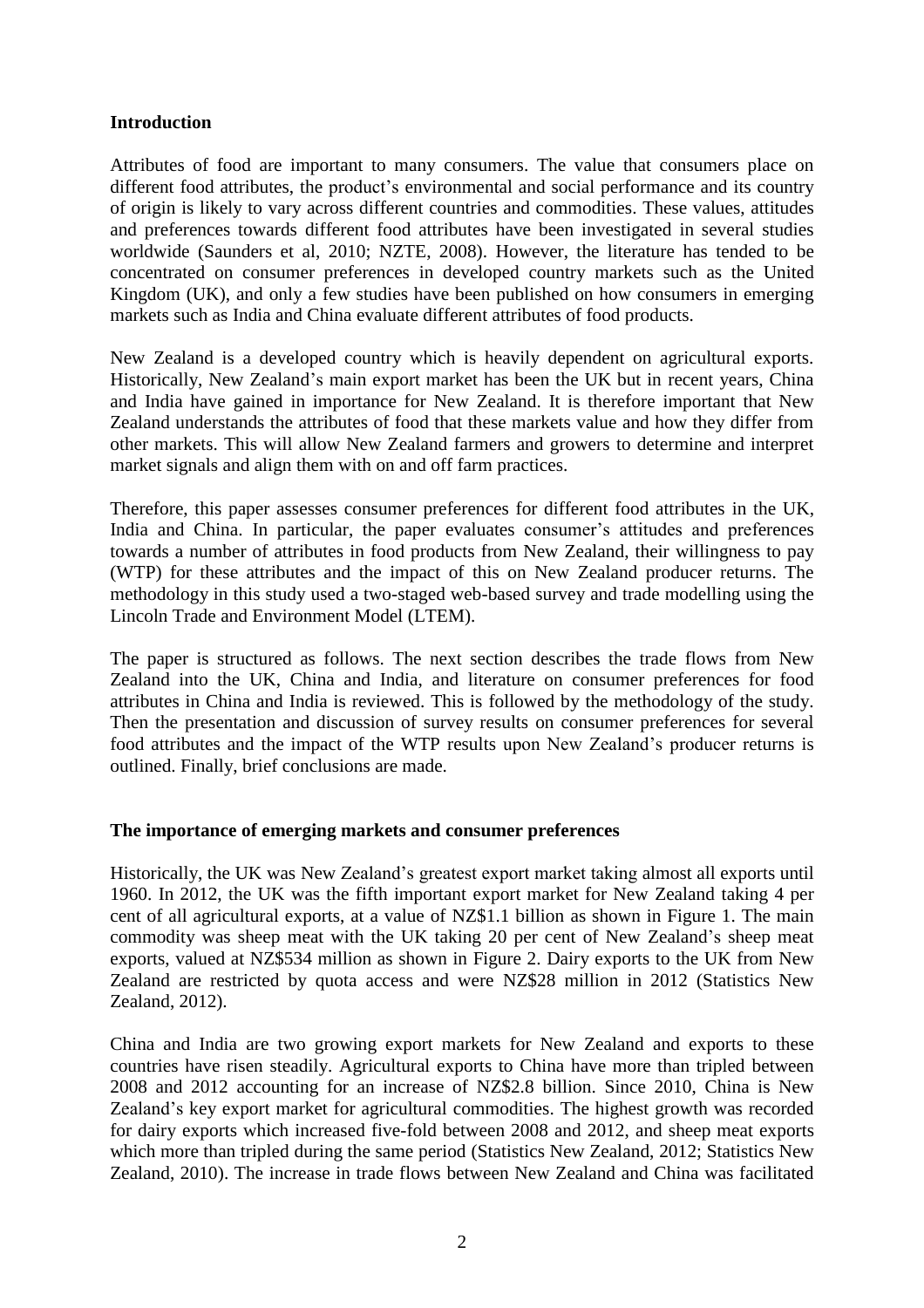by the Free Trade Agreement (FTA) between the two countries which came into force in 2008. New Zealand was the first OECD economy to sign a FTA with China, and it provides for the successive removal of tariffs on 96 per cent of traded goods (Ministry of Foreign Affairs and Trade, 2008).

New Zealand's exports to India have also increased significantly between 2008 and 2012 (Statistics NZ, 2012). Since 2008, New Zealand's agricultural exports to India have grown by more than 75 per cent accounting for an increase in value of NZ\$72 million. Highest growth levels were recorded for dairy exports which increased by more than 19-fold between 2008 and 2012 (Statistics New Zealand, 2012; Statistics New Zealand, 2010). Similarly, India has started negotiations towards a bilateral free trade agreement with New Zealand in 2010, and in January 2012 New Zealand hosted the seventh round of these negotiations (Ministry of Foreign Affairs and Trade, 2012).





Source: adopted from Statistics NZ, 2012; Statistics NZ, 2010.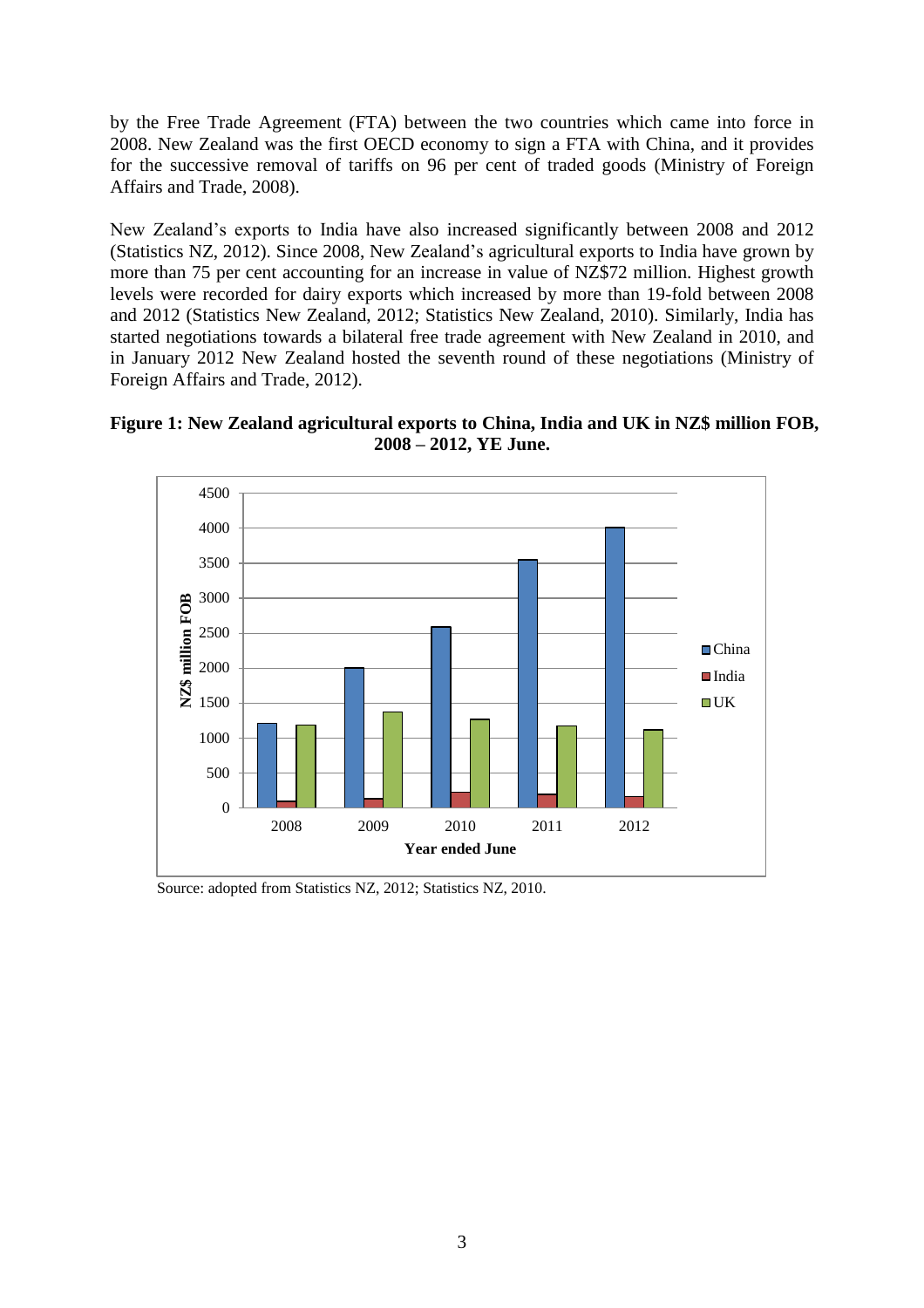

**Figure 2: New Zealand exports to China, India(1) and UK by selected commodity as percentage of total agricultural exports, 2008 – 2012, YE June.** 

#### Note:

(1) According to Statistics New Zealand, New Zealand is not trading meat to India. This has been cross-checked with the FAO database (FAOSTAT, 2012) which confirms that only very small amounts of pigmeat have been traded between New Zealand and India between 2008 and 2012.

Source: adopted from Statistics NZ, 2012; Statistics NZ, 2010.

As income grows consumer behaviour changes and product attributes other than prices play a greater role in consumption decisions including in emerging markets (Dong & Fuller, 2007). There are a few studies indicating that consumers in China and India do value attributes in food products, these studies, however, are little comparative. There are a few studies estimating this especially across countries.

A 2007 survey, with 14,220 participants across 21 countries, showed that China had the highest number of consumers of all countries (76 per cent) indicating to buy green products to reduce the effects of climate change; this is higher than the global average of 54 per cent. In contrast, 42 per cent of UK consumers and 37 per cent of Indian consumers stated to buy green products to mitigate the effects of climate change. Furthermore, reducing water consumption and saving power were the activities that the majority of Indians (72 per cent and 74 per cent, respectively) and Chinese (77 per cent for each activity) do to reduce the effects of climate change (Synovate, 2007).

With regards to consumer attitudes towards different food attributes, Betts et al. (2010) examined Chinese attitudes towards sustainability attributes of New Zealand kiwifruit. Results showed that Chinese consumers' value sustainability attributes in fruit products, and have an increasing interest in sustainable practices and purchases. Participants valued most products that have "no chemical residue at point of sale", "coming from pollution-free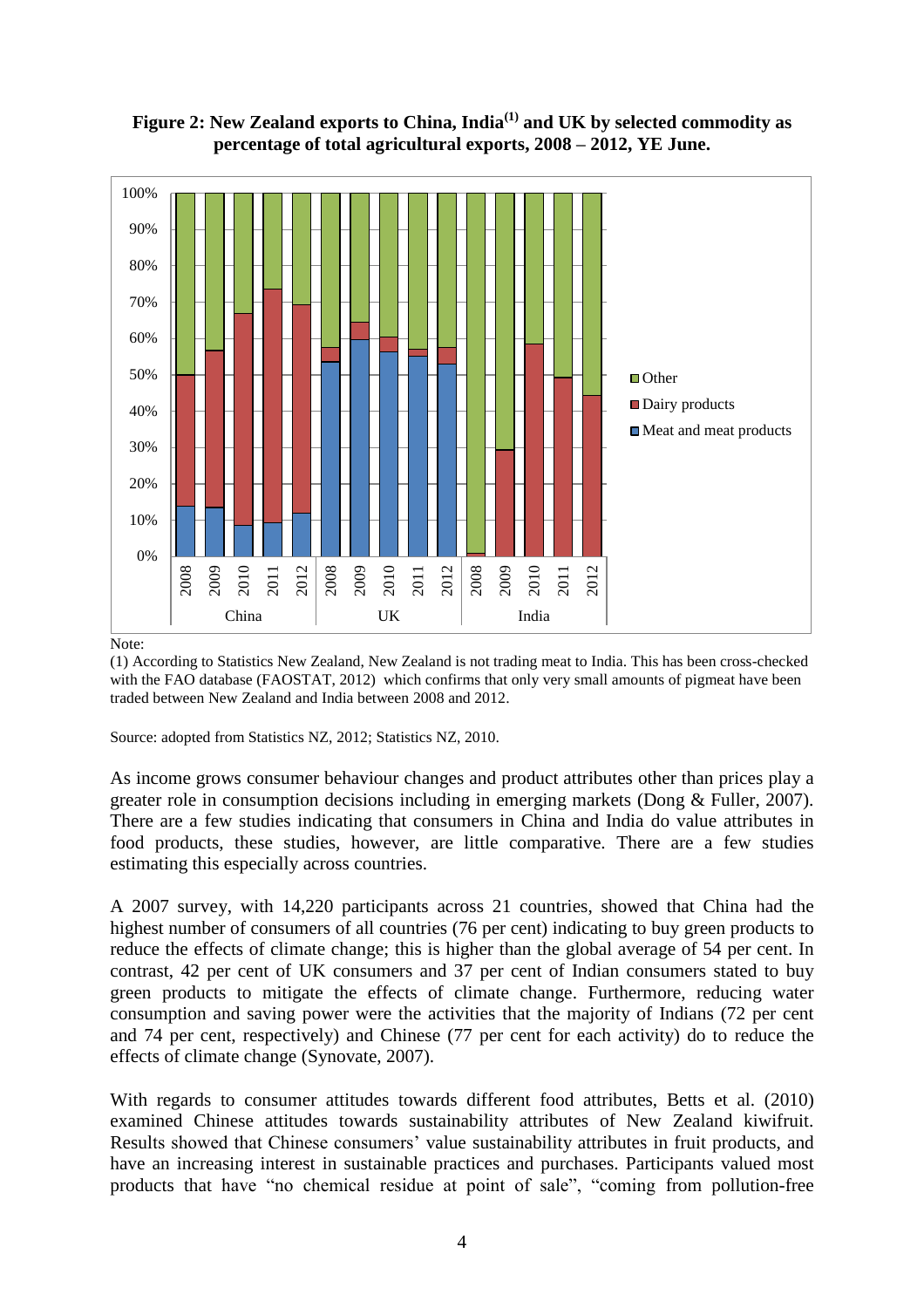production area" and from "environmentally-friendly production". There was indifference towards products indicating "low carbon emissions" during production and products with "biodegradable packaging". Information on the product's water efficiency was selected as the least important by all participants compared with the other environmental product attributes. The study showed further that consumers valued country of origin information on fruit products but concern was noted over a lack of trust in the validity of product labels (Betts et al., 2010).

A study, using choice experiments, assessed Chinese consumers' willingness to pay for food safety attributes in pork. Results showed that Chinese consumers were willing to pay more for food safety certified pork. They were willing to pay double the price for government certified pork, 70 per cent more for privately certified pork and 50 per cent more for pork certified by assurance schemes (Ortega et al., 2010).

Cross- country comparisons (including China) conducted in 2008 examined consumers WTP for attributes of onions. This showed that Chinese participants placed a higher value on pesticide-free production than on either GM content or country of origin information. They were willing to pay more than double  $(+ 120$  per cent) for pesticide-free products and 40 per cent more for GM-free products (Ehmke et al., 2008).

Birol et al. (2009) assessed Indians WTP for food safety and organics in grapes. Results showed that Indians would be willing to pay an extra 56 per cent for higher quality and safer food. They also found that Indian respondents were less sensitive to marginal increase in the price of safer and better quality food (Birol et al., 2009). This was similar to a study by Krishna & Qaim (2008) who found that Indians were willing to pay 57 per cent more for residue-free vegetables.

To summarise, while these results do indicate a certain level on environmental concern amongst Chinese, Indian and UK consumers, there is still little known about consumers' attitudes and preferences for the different attributes of food products in emerging markets, especially for food from New Zealand.

# **Method**

This study used a two-staged survey process. The first stage included a structured and selfadministered pilot survey which was conducted in the UK, China and India in August 2012. The survey was administered through Qualtrics™, a web-based survey system, and had a sample size of 100 consumers in each country. The pilot survey informed the attribute selection for the second survey which included a discrete choice experiment. The choice experiment was conducted in China, India and UK in November 2012 with a sample size of 2,067 participants which was comprised of 686 participants in China, 695 participants in India and 686 participants in the UK. These surveys were implemented using Qualtrics™.

The sampling strategy for the surveys involved the recruiting of participants from an online panel database of consumers. Each survey was stratified by the countries' age, household income distributions and occupation of the chief income earner of the household. The sample was randomly distributed within the regions in China, India and the UK. The original survey was in English. For the Chinese survey the questionnaire was translated into traditional Chinese by a professional translation service and cross-checked by another translation service.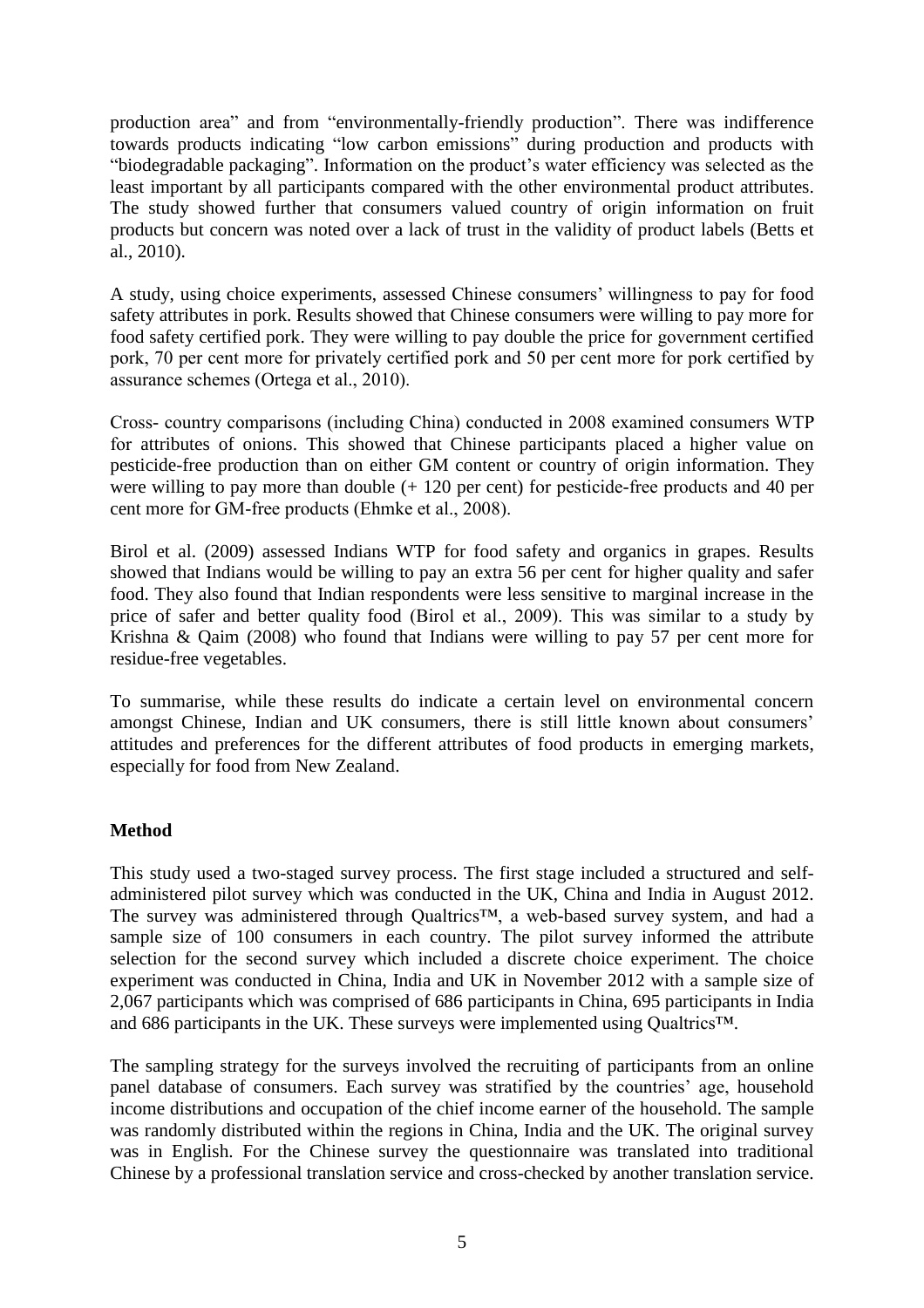Survey respondents were screened out by income (i.e. Indian households earning less than Rs 1,000,000 p.a., Chinese households earning less than RMB 50,000 p.a. and UK households in the NRS<sup>1</sup> social class D and E were screened out). Respondents were further screened out when they were not going grocery shopping at least once a month and when they did not know New Zealand as a country.

The pilot survey was comprised of a range of questions constructed to assess consumers' attitudes and preferences towards a number of attributes and origins of generic food products from New Zealand. The attributes rated by consumers in the survey consisted of basic food attributes followed by environmental and social attributes. Furthermore, this survey evaluated which amount consumers would be willing to pay, using an open-ended contingent valuation method, in addition to the cost of their usual grocery bill for food products certified for food safety, farm animal welfare and environmental quality. This was to establish bounds for the choice experiment in the second survey.

The second survey included a choice experiment to assess consumers' willingness to pay for the certification of certain food attributes in both, lamb and dairy products. The completed choice experiment yielded data on preferred choice outcomes conditional on different combinations of attribute levels. The detailed results are however not in the focus of this study, and this paper is to focus on these attributes and benefits to New Zealand. The WTP results of the choice experiment were analysed using stated preference method (Tait et al., 2013) and were then further analysed through the Lincoln Trade and Environment Model (LTEM), a unique partial equilibrium model which links trade in New Zealand with the main trading countries overseas, through to production and associated environmental consequences (Cagatay & Saunders, 2003; Saunders & Cagatay, 2004; Saunders et al., 2006).

#### **Results & Discussion**

 $\overline{a}$ 

In this section the results of the pilot survey are presented. In addition, the WTP results of the choice experiment are outlined and finally, results on producer returns from the trade modelling are discussed.

# *Consumer preferences for food attributes in the UK, China and India*

The results of the pilot survey provided information on the attitudes and preferences of consumers in the UK, China and India towards attributes of New Zealand food products. As stated above, the sample size of the pilot was 100 in each country.

Based on a five-point Likert scale varying from *very important* to *not important at all*, participants were asked about the importance of the following attributes in New Zealand food products. These attributes were: Freshness; Taste; Quality; Price; and Brand.

The majority of consumers in all countries rated freshness, taste and quality as *very important*  as shown in Figure 3. Interestingly, Indian and Chinese participants rated freshness and

 $1$  The NRS social grades are a system of demographic classification used in the United Kingdom. The social grades are based on the occupation of the chief income earner of the household. Income is not part of the social grade classification. However there is a strong correlation between income and social grade. The classifications are often grouped into ABC1 and C2DE in order to equate to middle class and working class, respectively (NRS, 2010).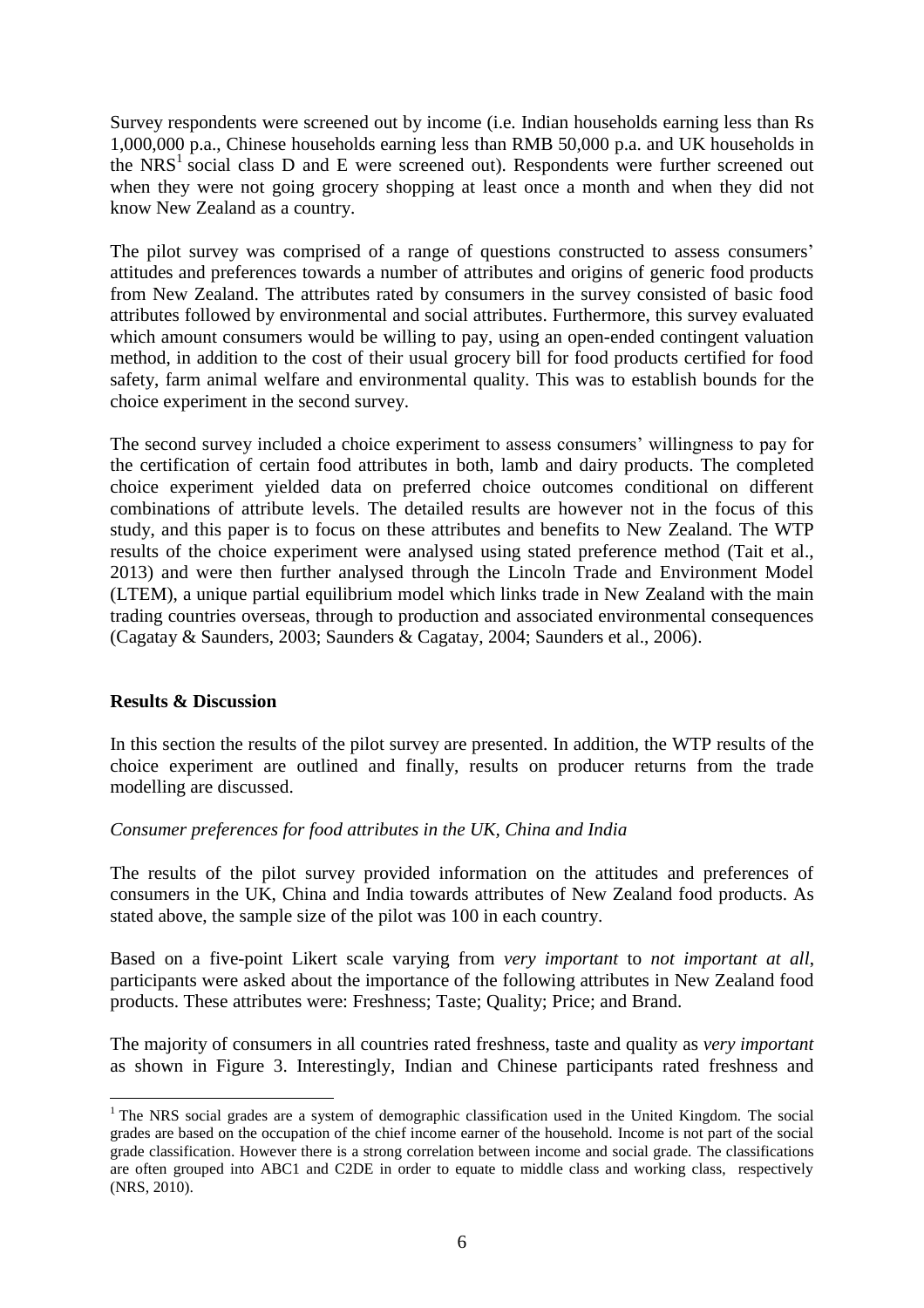quality greater than the respondents from the UK, however this may not be surprising given that the UK has a well-established, generally safe, supply chain and therefore consumers are at less risk of obtaining poor quality produce. Participants in all countries rated taste similarly, with an average of 80 per cent of participants across all countries indicating that taste is *very important* in a New Zealand food product. Most respondents rated the product's price as *important* or *very important* (an average of 87 per cent across all countries selected *important* or *very important* for the price) but fewer selected price as *very important* compared with the importance of other attributes. The brand was the least important attribute in New Zealand food products compared with the other attributes. UK consumers rated this lower (19 per cent indicating the brand is *very important*) than consumers from India and China with 48 per cent and 42 per cent, respectively, indicating the brand is *very important.*



#### **Figure 3: Importance of attributes in New Zealand food products**

Figure 4 and Figure 5 show the respondents' importance towards ethical, environmental and other attributes in New Zealand food products. These attributes included: Certified for food safety standards; Country of origin; Recyclable/re-usable packaging; Certified for animal welfare standards; Certified for environmental quality standards; Traceability; Organic; GMfree; and Fair Trade.

Results showed respondents in India and China rated food safety certification as more important than respondents from the UK, with 75 per cent of Chinese and 65 per cent of Indians stating food safety is *very important* while only 41 per cent of UK respondents find this attribute *very important* in New Zealand food products. Again this is not surprising given the relatively safe value chain in the UK and recent food scares in China. Similarly, country of origin was rated more important in China (54 per cent indicating *very important*) and India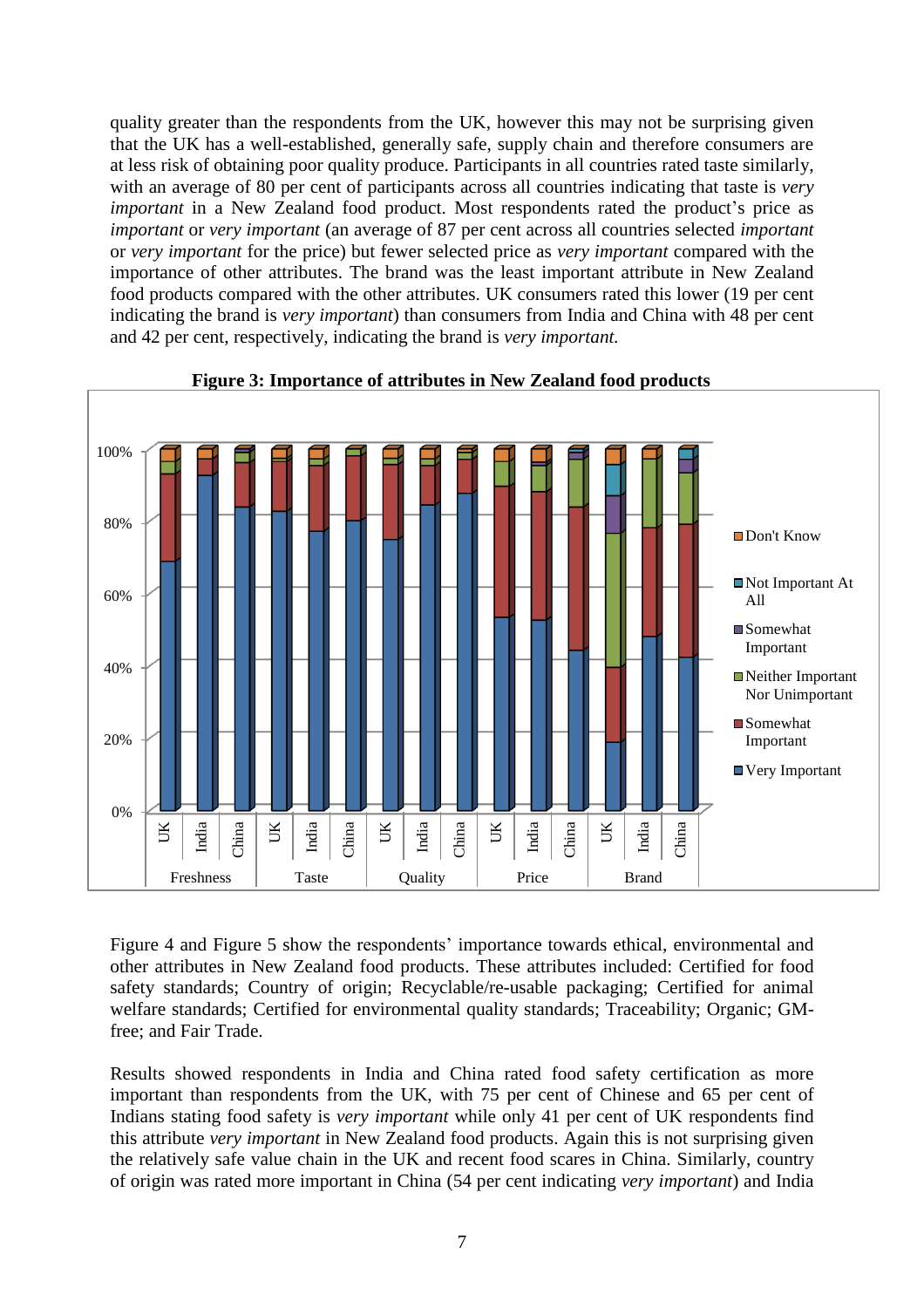(40 per cent indicating *very important*) than in the UK (29 per cent indicating *very important*) which may be for similar reasons. However, more surprising is that both Indian and Chinese respondents rated the product's recyclability much more important than the UK with 27 per cent of Chinese and 45 per cent of Indian respondents rating it very important compared with only 22 per cent from the UK. Even more surprising is the rating for animal welfare and environmental quality certification with UK respondents reporting this was less important than those from India and China. For animal welfare and environmental quality, in the UK 34 per cent and 29 per cent of respondents, respectively rated them as *very important*; these numbers were much higher for China and India, with 42 per cent and 58 per cent in China, and 50 per cent and 55 per cent in India rated them as *very important*.

The results for environmental quality were perhaps the least expected with twice as many respondents in India and China finding this *very important* than in the UK. The survey did ask about the interpretation of the terms used in the description of the attributes, especially animal welfare and environmental quality and what represented good and bad practice. Most respondents did state they understood the terms especially those from India and China. When describing good environmental quality related to food production respondents in all countries described it predominantly as an activity that does not harm the environment. In 'not harming the environment', Indian respondents frequently referred to *environmentally-friendly, ecofriendly* and *pollution-free* production methods. Similarly, Chinese respondents commonly commented that the activity should be *non-polluting,* and they made more references to *organic* as indicator for good environmental quality than India or UK respondents.

With regards to describing good animal welfare Indian and Chinese respondents mainly referred to good quality of life for the animals including not being mistreated and being well cared for. Indian respondents also commented on animals being well fed as indicator for good animal welfare. In contrast, UK respondents predominantly described good farm animal welfare as free and natural treatment meaning animals are entitled to behave naturally, and *free range* was a term commonly used in this regard.

Figure 5 shows that the majority of consumers in the UK did not value traceability, organic, GM-free and fair trade as *very important,* especially compared to Indian and Chinese respondents. This is perhaps not surprising for traceability given the UK supply chain, especially with New Zealand, is relatively safe. However, this is more surprising for the other attributes. Organic in particular was the lowest rated of all attributes in the UK, with only 16 per cent of respondents indicating it is *very important* in a food product, and two thirds of respondents not thinking of it as *important*. In contrast, 56 per cent of Indians and 45 per cent of Chinese stated organic was *very important* in a New Zealand food product. The results for GM free and fair trade were similar. Fifty four per cent of Chinese, 51 per cent of Chinese and 16 per cent of UK respondents indicated that GM-free is a *very important* attribute in New Zealand food products. Fair trade was seen as *very important* by 50 per cent of Indian respondents, 42 per cent of Chinese and 21 per cent of UK respondents.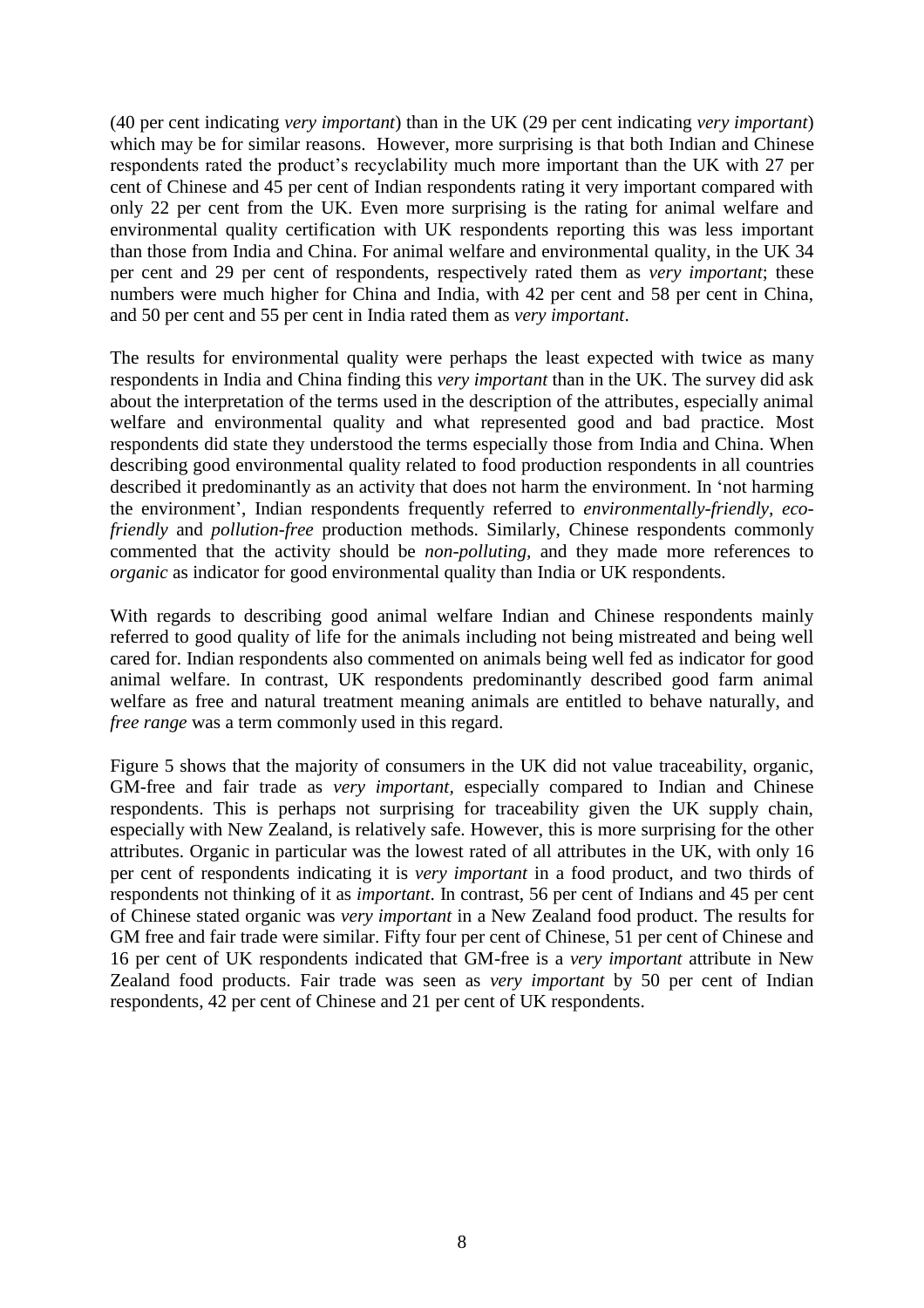

**Figure 4: Importance of ethical and environmental attributes in New Zealand food products**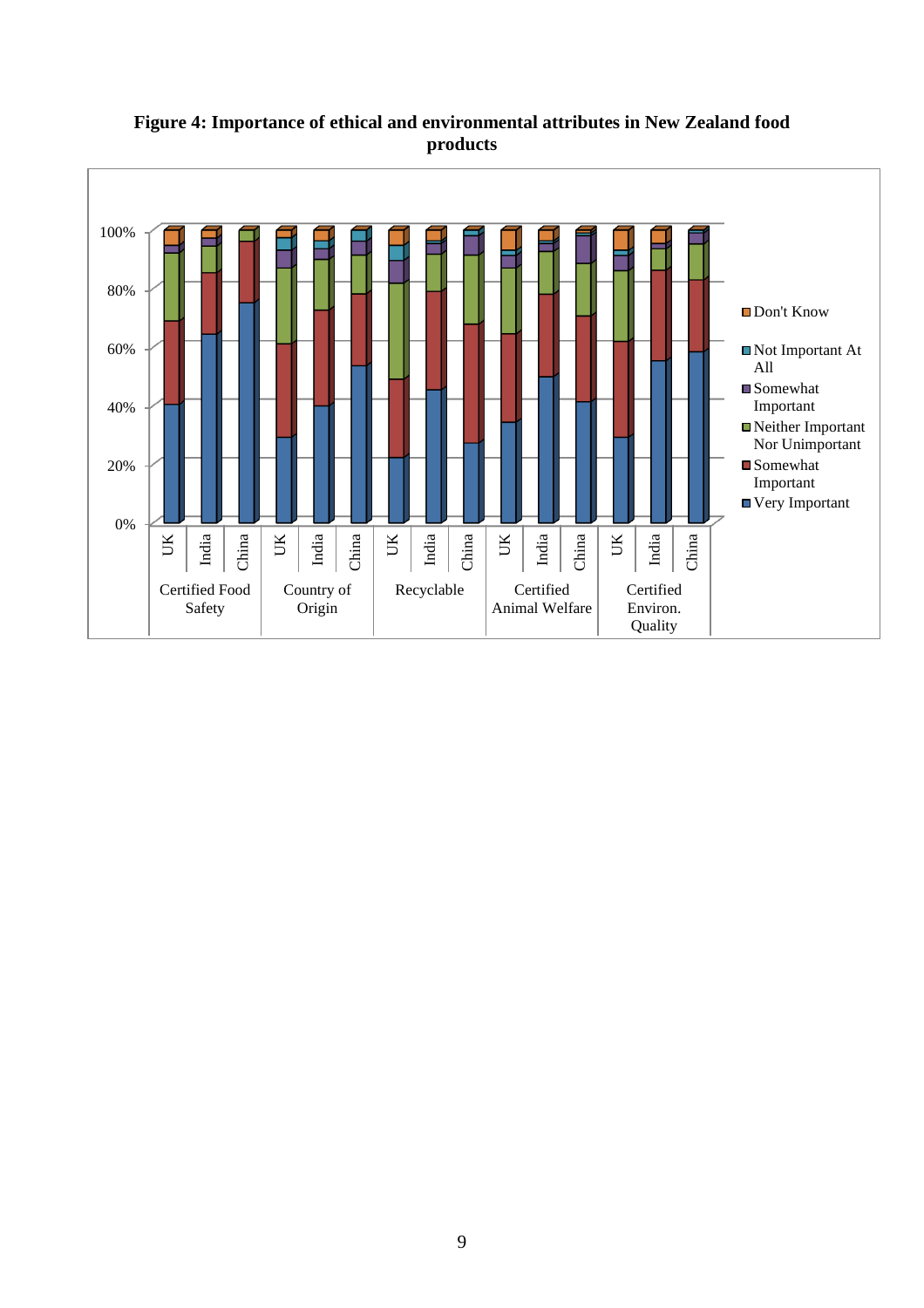

# **Figure 5: Importance of ethical and environmental attributes in New Zealand food products**

# *Willingness to pay for food attribute certification in the UK, China and India*

In order to assess consumers' willingness to pay for the certification of certain food attributes in both, lamb and dairy products, the second survey included a choice experiment based on the discrete choice modelling approach. The choice experiment included eight choice sets with seven attributes each made up of a paired comparison of three alternatives. Respondents were asked *"Compared to the lamb you normally buy which of the three types of lamb below would you prefer at the price indicated?"* The attributes included the certification for: Food safety; Farm animal welfare; Water pollution minimisation; Greenhouse gas minimisation; Biodiversity enhancement; Foreign country of origin; and NZ origin.

The WTP results are presented in percentages for all countries in Table 1. Overall, UK participants were less willing to pay extra for product certification than Chinese or Indian respondents; this again may be due to current standards already in place in the food available to UK consumers. If they do not see these issues as in question currently, they may be less willing to pay extra to assure it. UK participants showed highest willingness to pay for animal welfare certification in lamb products. They would pay 22 per cent more than the normal price for the lamb product with such certification. Chinese respondents' showed highest willingness to pay for food safety certification in dairy products. Respondents were willing to pay 74 per cent more than the normal price. In contrast, Indians showed highest willingness to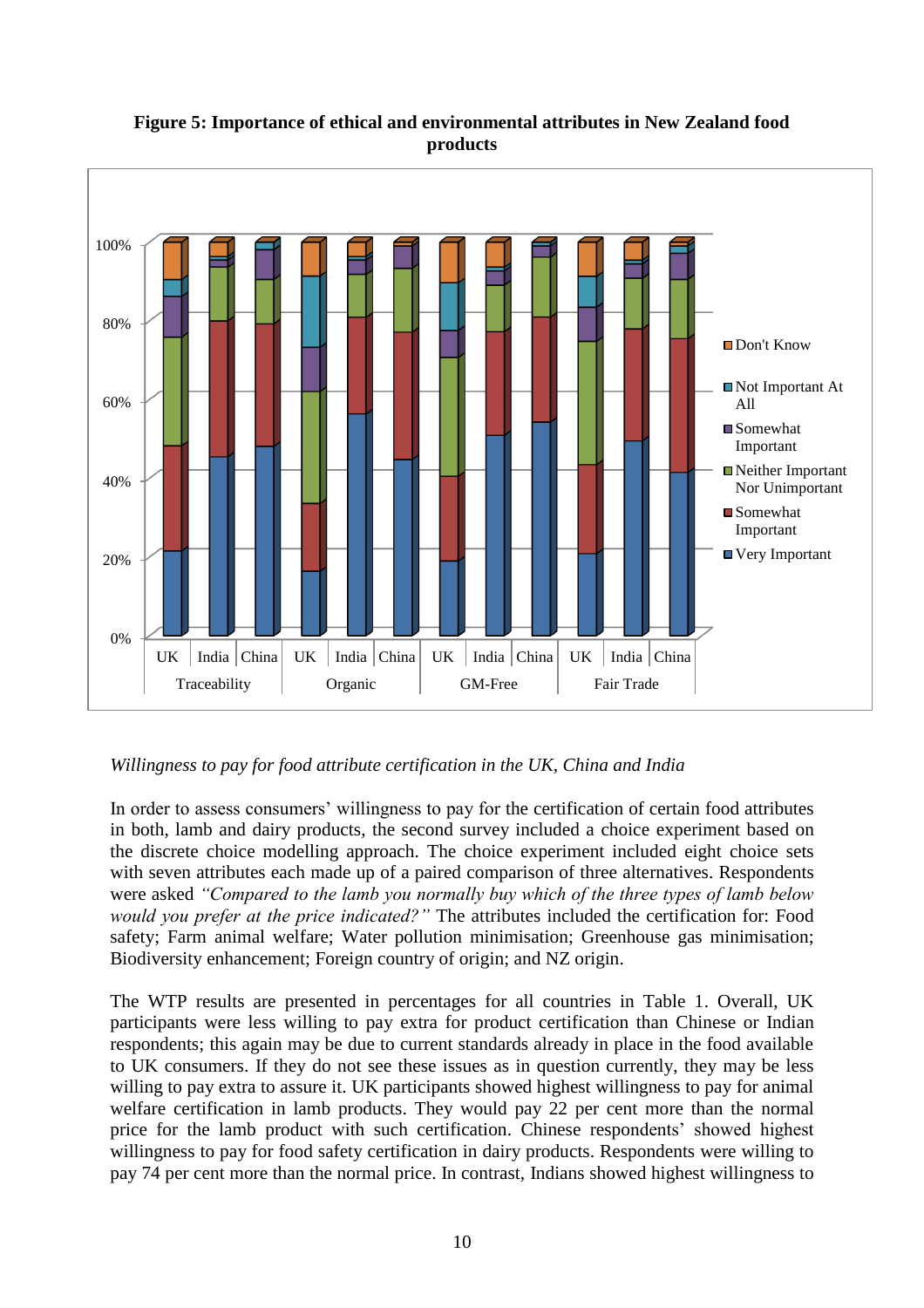pay for food safety certification in lamb products for which they would be willing to pay an extra 77 per cent. Chinese had the lowest willingness to pay for lamb products that were certified of not being from China, they were only willing to pay an additional 10 per cent. In comparison, Indian respondents require a 20 per cent price reduction for dairy products that are certified of being from other countries than India. Similarly, UK respondents require a 5 per cent price discount for lamb products that were not produced in the UK.

|                       | China |      |              | India                                                   | UK           |       |  |
|-----------------------|-------|------|--------------|---------------------------------------------------------|--------------|-------|--|
|                       | Dairy | Lamb | <b>Dairy</b> | Lamb                                                    | <b>Dairy</b> | Lamb  |  |
| <b>Safety</b>         | 74%   | 44%  | 73%          | 77%                                                     | 16%          | 18%   |  |
| <b>Animal Welfare</b> | 26%   | 13%  | 42%          | 41%                                                     | 17%          | 22%   |  |
| Water                 | 16%   | 12%  | 19%          | 26%                                                     | 3%           | 7%    |  |
| <b>GHG</b>            | 25%   | 14%  | 38%          | 39%                                                     | 7%           | 7%    |  |
| <b>Biodiversity</b>   | 22%   | 15%  | 27%          | 42%                                                     | 6%           | 6%    |  |
| <b>Foreign Origin</b> | 26%   | 10%  | $-20%$       | -                                                       | $-4%$        | $-5%$ |  |
| <b>NZ Origin</b>      | 49%   | 24%  | 10%          | 21%                                                     | 3%           | 6%    |  |
| Notes:                |       |      |              | WTP derived using Krinsky and Robb (1986; 1990) method. |              |       |  |

**Table 1: Food attribute willingness to pay as a percentage of product price in China, India and the UK** 

#### *Impacts on New Zealand producer returns from the WTP results in China, India and the UK*

The impact of the WTP results for producer returns was modelled using the LTEM. Several scenarios were modelled assuming the WTP for certification for food safety, animal welfare and biodiversity of sheep meat and dairy exports to China, India and the UK. The changes in value for New Zealand producer returns are presented in Table 2. In addition, more detailed results on the impacts on New Zealand producer returns are shown in the Appendix.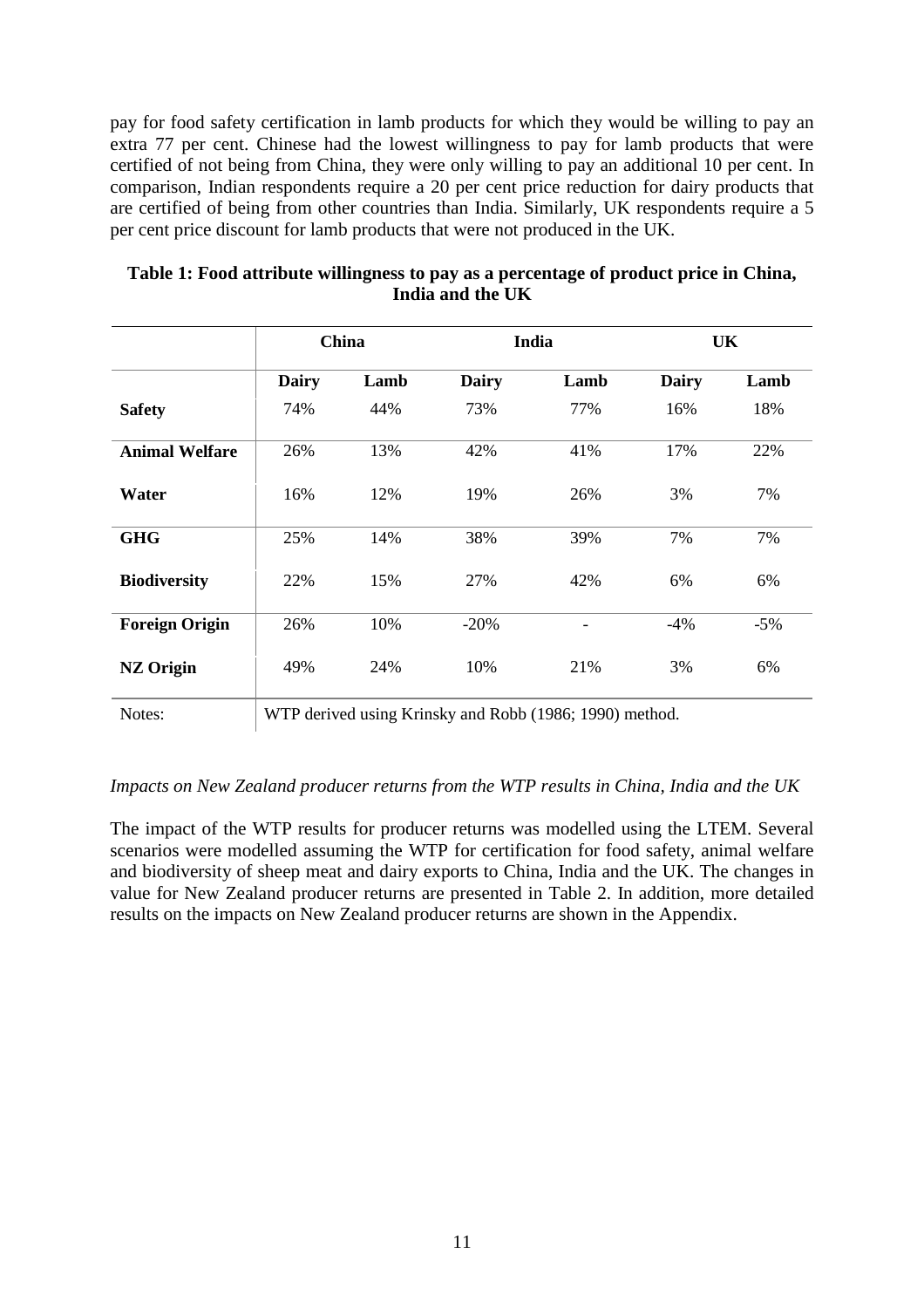|                                | <b>Food Safety</b> | <b>Farm Animal</b><br>Welfare | <b>Biodiversity</b><br>enhancement |  |  |
|--------------------------------|--------------------|-------------------------------|------------------------------------|--|--|
| <b>Sheep</b>                   | 12.442             | 9.633                         | 1.698                              |  |  |
| <b>Butter</b>                  | 18.977             | 6.567                         | 5.374                              |  |  |
| <b>Cheese</b>                  | 22.639             | 8.022                         | 6.654                              |  |  |
| Whole<br><b>Milk</b><br>Powder | 139.963            | 47.144                        | 39.094                             |  |  |
| Skim<br>Milk<br>Powder         | 53.038             | 18.400                        | 15.711                             |  |  |
| TOTAL                          | 247.059            | 89.766                        | 68.531                             |  |  |

# **Table 2: Change to New Zealand producer returns by selected commodities to 2020, in US\$ million**

Projections showed that the potential increase in producer returns from dairy and sheep meat exports to China, India and the UK for food safety certification was US\$247 million to 2020, with the most significant increase projected for the certification of whole milk powder for food safety accounting for an increase of US\$139 million to 2020. Projections further showed that farm animal welfare certification of dairy and sheep meat exports would increase New Zealand producer returns by US\$89.8 million to 2020 while biodiversity enhancement certification was projected to increase producer returns by US\$68.5 million to 2020.

# **Conclusion**

Several studies have investigated consumers' attitudes and preferences towards different food attributes across countries. However, there are only a few studies that assessed consumer attitudes towards basic food attributes, the product's environmental and social performance and its country of origin in emerging markets such as as India and China. These emerging markets are gaining importance for New Zealand and therefore, information on consumers preferences towards food attributes in these markets and how they differ from other markets are important aspects for New Zealand producers.

In a two-staged survey process, this study surveyed consumers in India, China and the UK to assess their attitudes towards several food attributes of New Zealand products, their WTP for these attributes, and the impact of this on New Zealand producer returns.

Overall, the results of this study find evidence that consumers in the UK, China and India value different food attributes in New Zealand products. It was shown that consumers in the UK, India and China have similar preferences for quality, taste and freshness in a New Zealand product. With regards to attributes for the product's environmental and social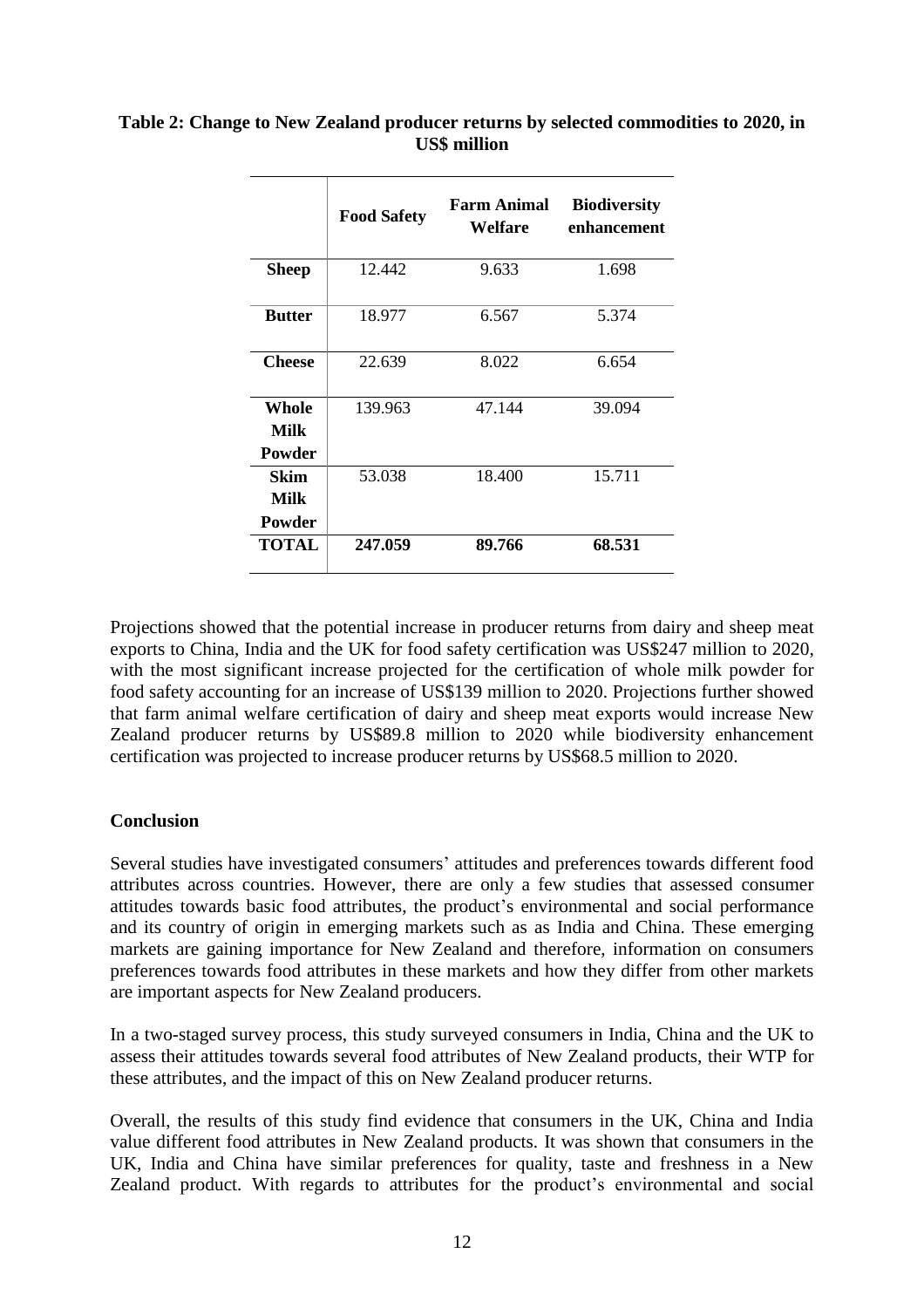performance, among all countries food safety was the most important food attribute, however India and China rated food safety certification as more important than respondents from the UK. The least important food attribute for consumers in all countries was the product's brand. An important finding was that in many cases Indian and Chinese consumers valued attributes more than in the UK, especially for environmental quality, animal welfare and recyclability.

Differences were observed for consumers' willingness to pay for the certification of different food attributes in lamb and dairy products. While UK participants showed highest willingness to pay for animal welfare certification in lamb products, Chinese and Indian respondents showed highest willingness to pay for food safety certification in both, dairy and lamb products.

Product certification for food safety, animal welfare and biodiversity enhancement of sheep meat and dairy exports to China, India and the UK was projected to increase New Zealand producer returns by more than US\$405 million to 2020. Highest increase was projected for food safety certification accounting for an increase of US\$247 million and lowest increase was predicted for sheep meat and dairy exports certified for biodiversity enhancement accounting for an increase of US\$68 million to 2020.

To conclude, consumer preferences and their willingness to pay for different food attributes differ across countries. In addition, it may be beneficial for New Zealand producers to certify New Zealand products for certain attributes. Thus, the information gained from this study may support producers and manufacturers to understand consumer preferences in overseas markets for New Zealand food product attributes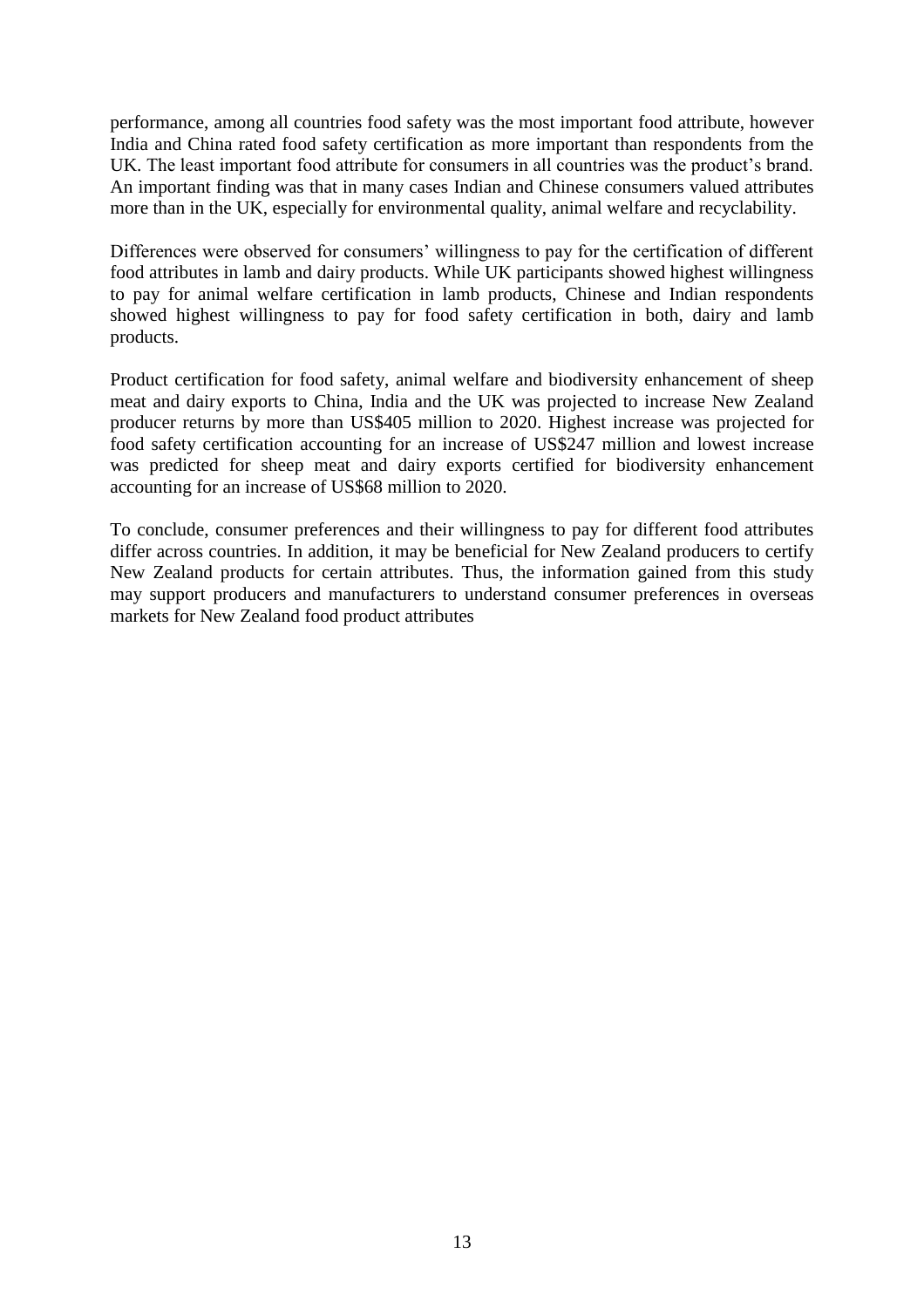### **References**

Betts, E. Christensen, L. Klein, C. Mura, N. Sturgess, B. (2010.) *Chinese Consumer Behaviour Towards Sustainable Kiwifruit Production.* Report for Zespri International Limited.

Birol, E., Roy, D., Deffner, K. and Karandiker, B. (2010). Developing country consumers demand for food safety and quality: Is Mumbai ready for certified and organic fruits? In: Choice experiments in developing countries; implementation, challenges and policy implications. Bennett, J. and Birol, E (Eds.). Edward Elgar Publishing, Portland USA.

Cagatay, S. and C. Saunders, (2003). *Lincoln Trade and Environmental Model: An agricultural multi-country multi-commodity partial equilibrium framework*. Agribusiness and Economics Research Unit (AERU), Research Report No. 254, Lincoln University, NZ.

Dong, F., Fuller, F.H., (2007). Dietary Change in China's Cities: Empirical Fact or Urban Legend? *Iowa Ag Review.* 13 (1).

Ehmke, M.D., Lusk, J.L. and Tyner, W. (2008). Measuring the relative importance of preferences for country of origin in China, France, Niger and the United States. *Agricultural Economics* 38:277-285.

FAOSTAT (2012). Statistical Database. Trade. Crops and livestock products. Rome: FAO.

Krinsky, I. and Robb, A.L. (1986). On approximating the statistical properties of elasticities. *Review of Economics and Statistics* 68:715–719.

Krishna, V.V. and Quaim, M. (2008). Consumer Attitudes toward GM Food and Pesticide Residues in India. *Appl. Econ. Perspect*. 30 (2): 233-251. doi: 10.1111/j.1467- 9353.2008.00402.x

Ministry of Foreign Affairs and Trade (2008). New Zealand – China Free Trade Agreement. Wellington: MFAT.

Ministry of Foreign Affairs and Trade (2012). New Zealand – India Free Trade Agreement. Wellington: MFAT.

National Readership Survey (2010). Social Grade – Definitions and Discriminatory Power. Retrieved 27/01/2013 from http://www.nrs.co.uk/lifestyle.html

Ortega, D.L., Wang, H.H., Wu, L. and Olnk, N.J. (2011). Modeling heterogeneity in consumer preferences for select food safety attributes in China. *Food Policy.* 36:318-324.

Statistics New Zealand (2012). Global New Zealand – International Trade, Investment and Travel Profile: Year ended June 2012. Wellington: Statistics New Zealand.

Statistics New Zealand (2010) Global New Zealand – International Trade, Investment and Travel Profile: Year ended June 2012. Wellington: Statistics New Zealand.

Saunders, C., Wreford, A., and Cagatay, S., (2006). An analysis of the effects of trade liberalisation on greenhouse gas emissions from the dairy sectors in New Zealand and the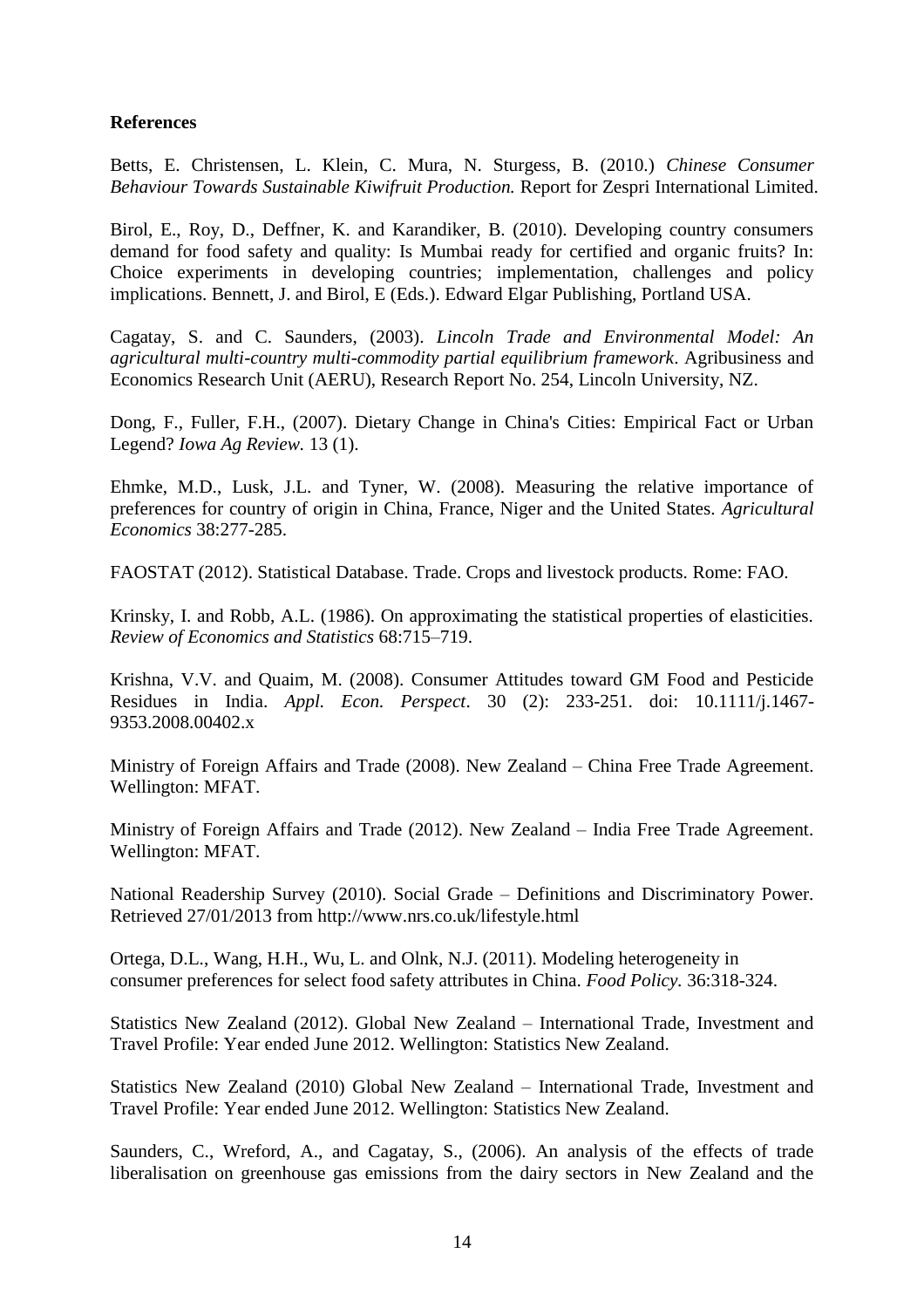European Union*. Australian Journal of Agricultural and Resource Economics,* 50(4): 538- 555.

Saunders, C. and Cagatay, S. (2004). Trade and environment: Economic and environmental impacts of an Agricultural Emissions Policy in New Zealand*. Journal of Environmental Assessment Policy*, 6(3): 28.

Synovate (2007). Synovate Global Omnibus survey on climate change. London: Synovate Research.

Saunders C, Guenther M, Driver T. (2010). *Consumer Sustainability Trends in Key Overseas Markets*. *AERU Research Report.* Agribusiness and Economics Research Unit, Lincoln, New Zealand.

Tait, P.R., Saunders, C., Rutherford, P. and Guenther, M. (2013). Valuing sustainability attributes of food products in India and China: decomposing the value of New Zealand's 'Clean-Green' brand. Paper presented at the European Association of Environmental and Resource Economists Annual Conference. Toulouse, France, 26 -29 June 2013.